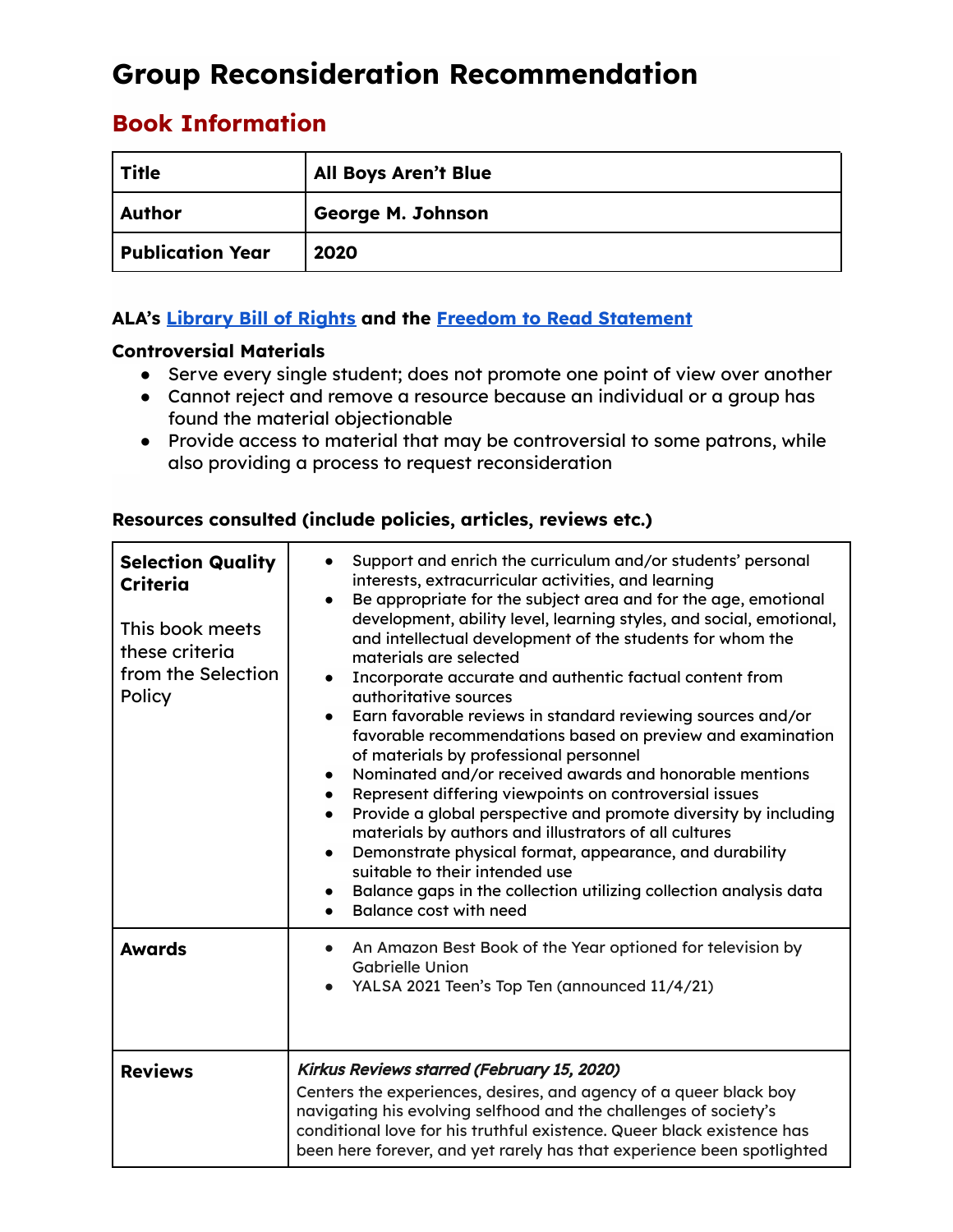within literature aimed at black boyhood. This is the context in which this "memoir-manifesto" begins, as Johnson, a still relatively young 33-year-old journalist and activist, debuts his unfolding life story within a vacuum of representation. These stories wrestle with "joy and pain...triumph and tragedy" across many heavy topics—gender policing, sexual abuse, institutional violence—but with a view to freedom on the horizon. Through the witnessing of Johnson's intimate accounts, beginning with his middle-class New Jersey childhood and continuing through his attendance at a historically black university in Virginia, readers are invited on their own paths to healing, self-care, and living one's truth. Those who see themselves outside the standpoint of being black and queer are called in toward accountability, clarifying an understanding of the history, language, and actions needed to transform the world—not in pity for the oppressed but in the liberation of themselves. This title opens new doors, as the author insists that we don't have to anchor stories such as his to tragic ends: "Many of us are still here. Still living and waiting for our stories to be told—to tell them ourselves." A critical, captivating, merciful mirror for growing up black and queer today. (Memoir. 14-adult)

#### School Library Journal (May 1, 2020)

Gr 9 Up-Journalist and activist Johnson takes readers through his life from childhood through young adulthood, reflecting on how his identity as a queer Black boy was shaped, refracted, and often suppressed for his own safety. Growing up in New Jersey, Johnson recounts becoming aware of his "difference" and how it necessitated choices between who he was and who he felt pressured to be. Part memoir and part manifesto, the text infuses personal reflections with observations about white supremacy, toxic masculinity, homophobia, and how these concepts affected him, whether as a boy forced to choose football over double dutch at recess or as a fraternity pledge struggling to come out on campus. Separated into acts, the book describes different members of his community (family, teenagers, friends)-a stylistic demonstration of his valuable support system that occasionally makes the narrative choppy. Still, the various tangents don't detract from the book's power, and the conversational tone will leave readers feeling like they are sitting with an insightful friend. There are a few detailed depictions of sexual situations and an incident of sexual abuse by a family member. Johnson handles the painful, complicated feelings around this experience with an honesty and tone appropriate for the intended audience. VERDICT This young adult memoir is a contemporary hallmark of the blossoming genre. Johnson anchors the text with encouragement and realistic guidance for queer Black youth. Recommended for YA nonfiction collections where autobiographical and social justice titles are popular.-Ashleigh Williams, School Library Journal © Copyright 2020. Library Journals LLC, a wholly owned subsidiary of Media Source, Inc. No redistribution permitted.

- **Booklist**, 03/01/20
- **Publishers Weekly Annex**, 04/20/20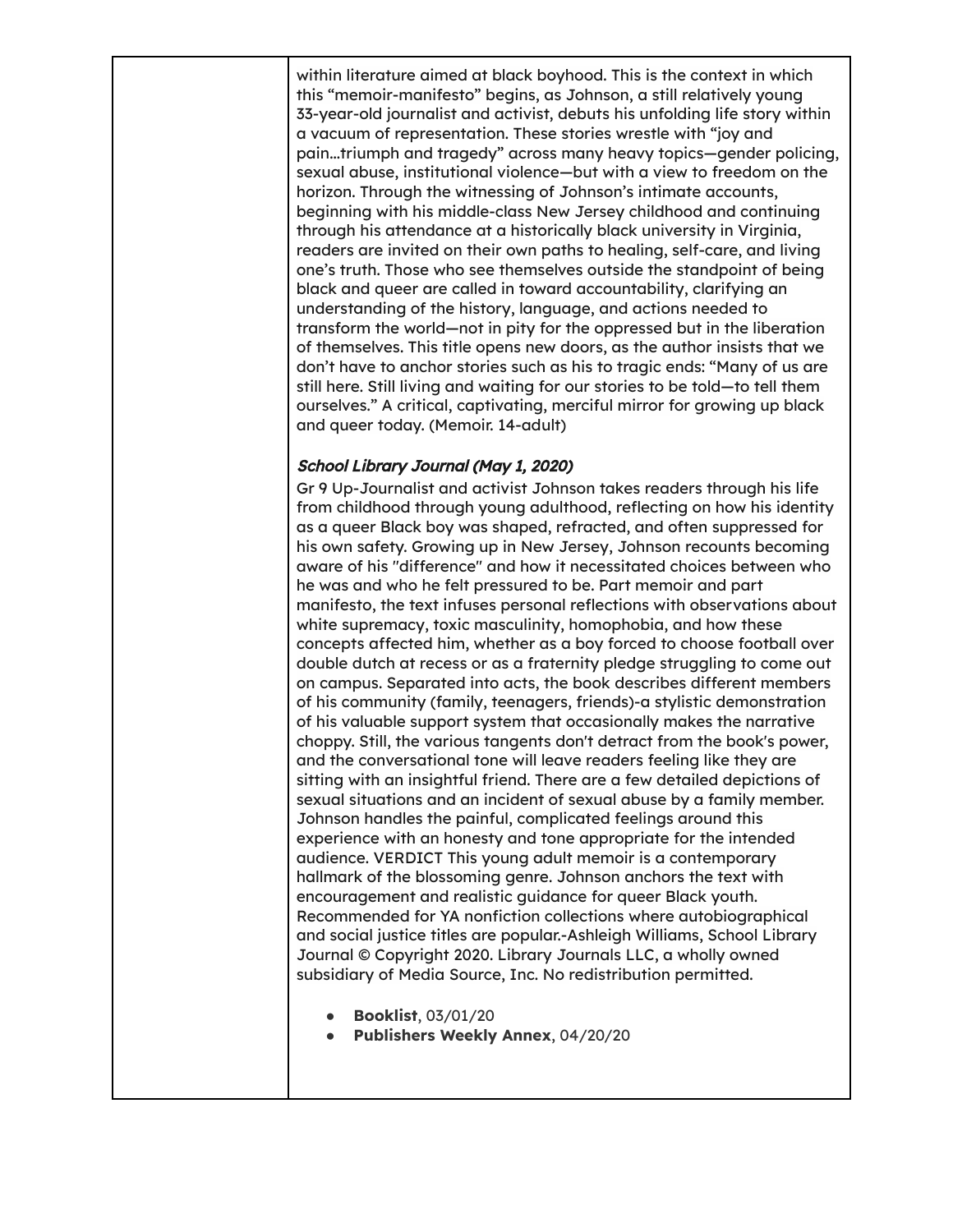# **Group Recommendation**

**Date of Review:** November 15, 2021

**Have all members of the committee read the material entirely? If not, why?** Yes, all members of the review committee read the book in full.

#### **Recommend for Following Collections:**

| K-5:   | Nο  |
|--------|-----|
| 6-7:   | Nο  |
| 8-9:   | Nο  |
| 10-12: | Yes |

#### **Justification and comments (include majority and minority positions):**

After careful and thoughtful review and discussion of this title in its entirety, the committee decided to retain the book in the collections at the 10-12 grade level.

It is important to remember that as a part of the reconsideration process, the entirety of the work must be considered, not just an excerpt pulled from the whole. While the parts objected to (the sexual abuse and first sexual experience) are explicit, they do not reach the level of obscenity as defined by the Iowa Code 728.1 and upheld in **U.S. Supreme Court case of Miller vs. California**:

First, the average person, applying contemporary community standards, must find that the work, taken as <sup>a</sup> whole, appeals to prurient interests; second, that it depicts or describes, in <sup>a</sup> patently offensive way, sexual conduct as defined by state law; and third, that the work, taken as <sup>a</sup> whole, lacks serious literary, artistic, political, or scientific value.

Furthermore, the objectionable part(s) comprise less than 5% of the total work. In the memoir, the author shares their life story, experiences, and overcoming adversity as well as their own experiences with abuse and sex. In its entirety, All Boys Aren't Blue has both literary and artistic value, having earned high and/or starred reviews from multiple professional review sources.

According to the American Library Association's Access to Library Resources and Services for Minors: An Interpretation of the Library Bill of Rights, "lack of access to information can be harmful to minors. Libraries and their governing bodies must uphold this principle in order to provide adequate and effective service to minors." Sexual abuse by a family member is a difficult subject but one that is all too real for many students. This work allows students to see an example of someone else not only surviving the experience, but being able to work through it. This book is also empowering with the message of the author overcoming racism, homophobia, and sexual assault. Johnson brings awareness to microaggressions against the black and queer communities, their cumulative effect, and how society has normalized these behaviors. He also provides examples of how to survive and get through difficult times. All Boys Aren't Blue can provide hope to teens experiencing tough situations and their struggle to find their identity.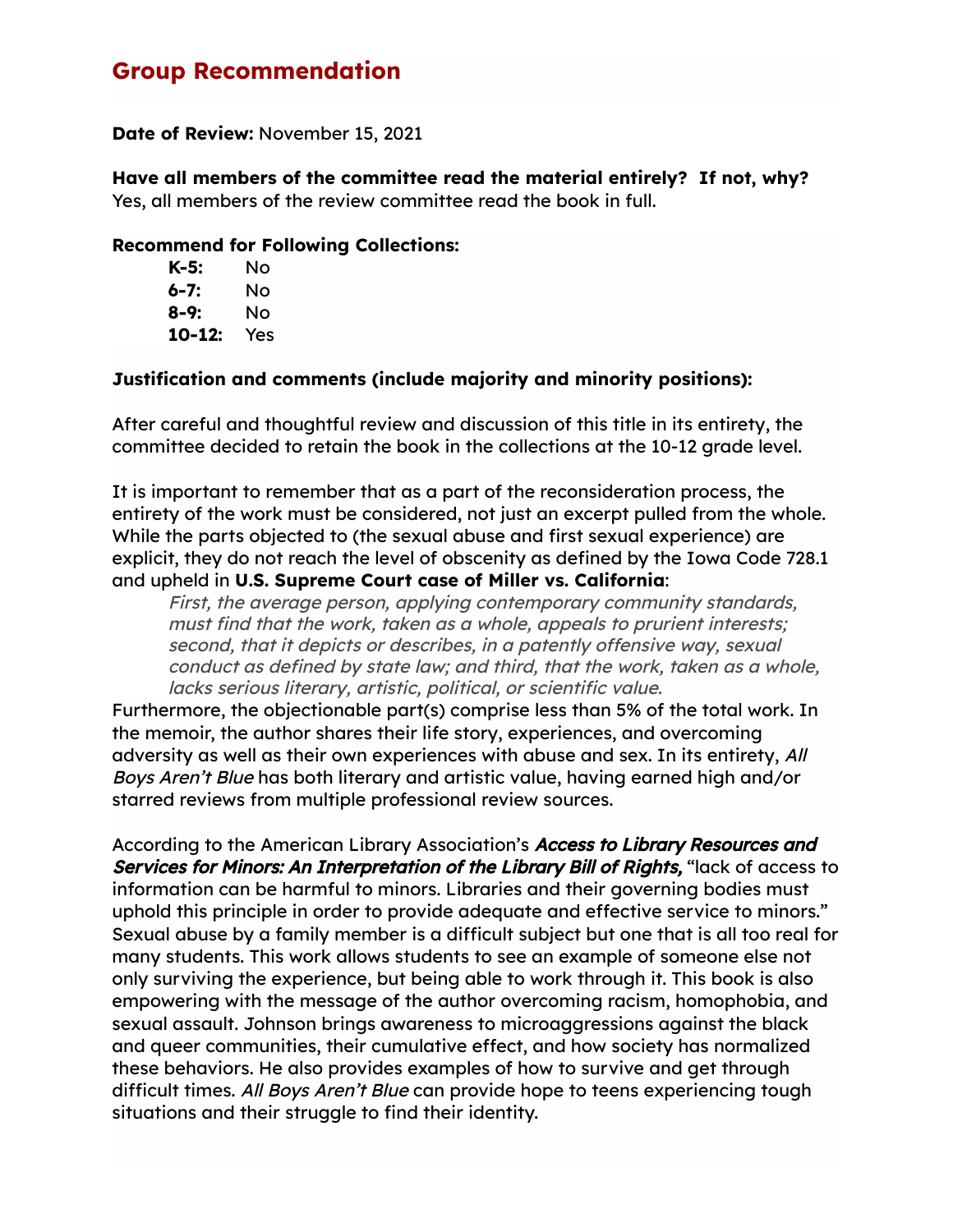The inclusion of All Boys Aren't Blue also meets both the selection policy criteria of "providing a global perspective and promoting diversity by including materials by authors/illustrators of all cultures" and The Interpretations of the Library Bill of **Rights, which states:** 

Books and other library resources should be provided for the interest, information, and enlightenment of all people of the community the library serves. Materials should not be excluded because of the origin, background, or views of those contributing to their creation.

This memoir provides value and inclusion of an underrepresented voice. The interactions between the author and their family show how their support impacted their experience. For someone reading the book who is a support person for an LGBTQ person, this memoir could offer guidance and empathy for them as well. This title fills a void in our collections in the memoir/biography section as the voice of a black and queer author is underrepresented.

Another reason for inclusion, as stated in the American Library Association's Diverse Collections: An Interpretation of the Library Bill of Rights, is that a diverse collection should contain content by and about a wide array of people and cultures to authentically reflect a variety of ideas, information, stories, and experiences. Johnson's memoir represents more than one marginalized group, providing perspectives from both black and queer. It depicts extraordinary family support, something that many black, queer homeless teens don't receive. As an under-represented part of the collection, the inclusion of this "own voices"

memoir meets the Library Bill of Rights I and II:

- I. Books and other library resources should be provided for the interest, information, and enlightenment of all people of the community the library serves. Materials should not be excluded because of the origin, background, or views of those contributing to their creation.
- II. Libraries should provide materials and information presenting all points of view on current and historical issues. Materials should not be proscribed or removed because of partisan or doctrinal disapproval.

Moreover, legal precedent supports the inclusion:

- **Right to Read Defense Committee v. School Committee of the City of Chelsea, 454 F. Supp. 703** (D. Mass. 1978)
- **Minarcini v. Strongsville (Ohio) City School District, 541 F.2d 577** (6th Cir. 1976)

Finally, while the subject matter can be sensitive and mature, high school students are skilled self selectors. While reviews vary somewhat in collection placement, most indicate that it is appropriate for grades 9+. When selecting something of choice, high school students will not read literature they are not interested or invested in. No one will read this book by accident, but rather, will do so by choice and with the purpose of understanding their own world better. The American Library Association's Access to Library Resources and Services for Minors states the need for minors to have no restrictions to access of library materials, so placing it at the 10-12 high school level is appropriate:

Libraries should not limit the selection and development of library resources simply because minors will have access to them. A library's failure to acquire materials on the grounds that minors may be able to access those materials